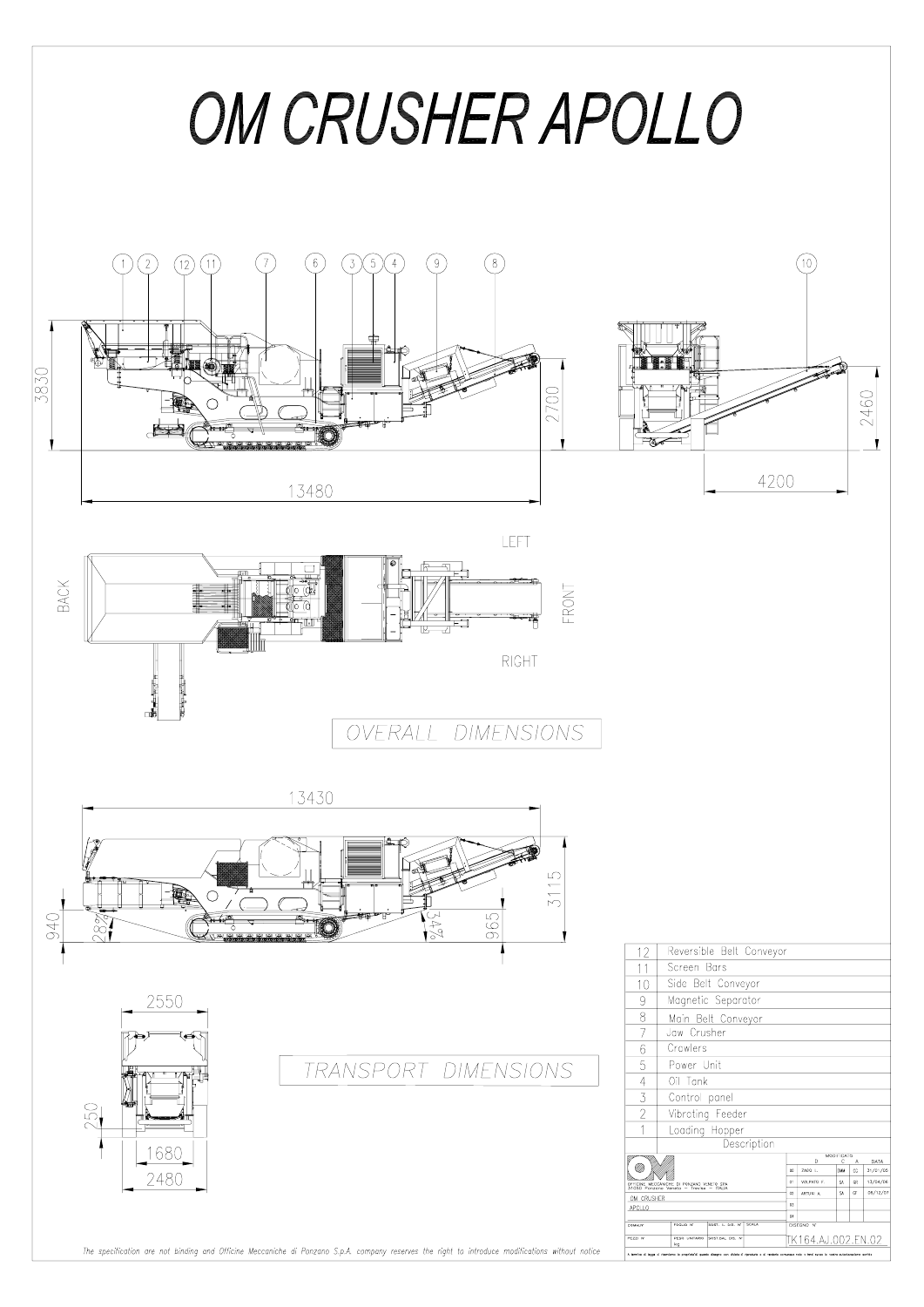

31050 PONZANO VENETO - TREVISO - ITALIA - Via Postumia, 62 Tel. **+39 0422 44 13** Fax **+39 0422 44 14 99 INTERNET** - Home-Page:http://www.omspa.it - E-Mail:omspa@omspa.it

## **OM CRUSHER APOLLO**

|                        | <b>BASIC VERSION</b>                                              |         |              |
|------------------------|-------------------------------------------------------------------|---------|--------------|
| $\mathfrak{l}^{\circ}$ | <b>Max output</b>                                                 | [ton/h] | 280          |
| $\mathfrak{r}$         | <b>Min output</b>                                                 | [ton/h] | 35           |
| N.B.:                  | The output is variable according to feeding material type and CSS |         |              |
|                        | <b>Feeding size</b>                                               | [mm]    | 0/600        |
|                        | <b>Total weight without optionals</b>                             | [ton]   | 39,5         |
| 1.01                   | Feeding                                                           | [mm]    | 925x2800     |
|                        | blind deck                                                        |         |              |
|                        | Double deck vibrating screen                                      | [mm]    | 965x1420     |
|                        | top deck bars grid spacing min - max                              | [mm]    | $30 - 45$    |
|                        | bottom deck mesh - spacing                                        | [mm]    | 25           |
| 1.02                   | <b>Feeding self-adjustment</b>                                    |         |              |
| 1.03                   | Loading hopper (geometric capacity)                               | [mc]    | 4            |
|                        | cylinder set for hydraulic folding hopper                         |         |              |
| 1.04                   | Reversible belt conveyor                                          | [m]     | 0,8x1,27     |
|                        | Belt width                                                        | [mm]    | 800          |
|                        | Drums longitudinal centres                                        | [mm]    | 1270         |
| 1.05                   | <b>Crushing</b>                                                   |         |              |
|                        | Jaw crusher with hydraulic management (adjust and realase)        |         | <b>FP106</b> |
| ▪                      | Feed opening                                                      | [mm]    | 1050x730     |
|                        | Close side setting C.S.S.                                         | [mm]    | $35 - 145$   |
|                        | Over range electronic setting                                     | [mm]    | 75 - 145     |
|                        | Jaw crusher weight                                                | [ton]   | 15,4         |
|                        | 12Mn2Cr Toothed static jaw, height                                | [mm]    | 1325         |
|                        | 12Mn2Cr Toothed swing jaw, height                                 | [mm]    | 1535         |
| 1.07                   | Main belt conveyor                                                | [m]     | 0,9x9,35     |
|                        | Belt width                                                        | [mm]    | 900          |
|                        | Drums longitudinal centres                                        | [mm]    | 9350         |
|                        | Discharge height                                                  | [mm]    | 2700         |
| 1.08                   | Power unit                                                        |         |              |
|                        | 6 - Cylinder oversupplied diesel engine                           |         | 0            |
|                        | Power at 2100 rpm                                                 | [kW]    | 186          |
| 1.09                   | <b>Crawler</b>                                                    |         |              |
|                        | Crawler track width                                               | [mm]    | 400          |
|                        | Crawler longitudinal centres                                      | [mm]    | ~13800       |
| 1.10                   | <b>Dust suppression system</b>                                    |         |              |
| 1.11                   | Magnetic separator with mechanical and hydraulic prearrangement   |         |              |
| 1.12                   | Unit control                                                      |         |              |

PLC control with LCD screen Non Stop System NSS umbilical control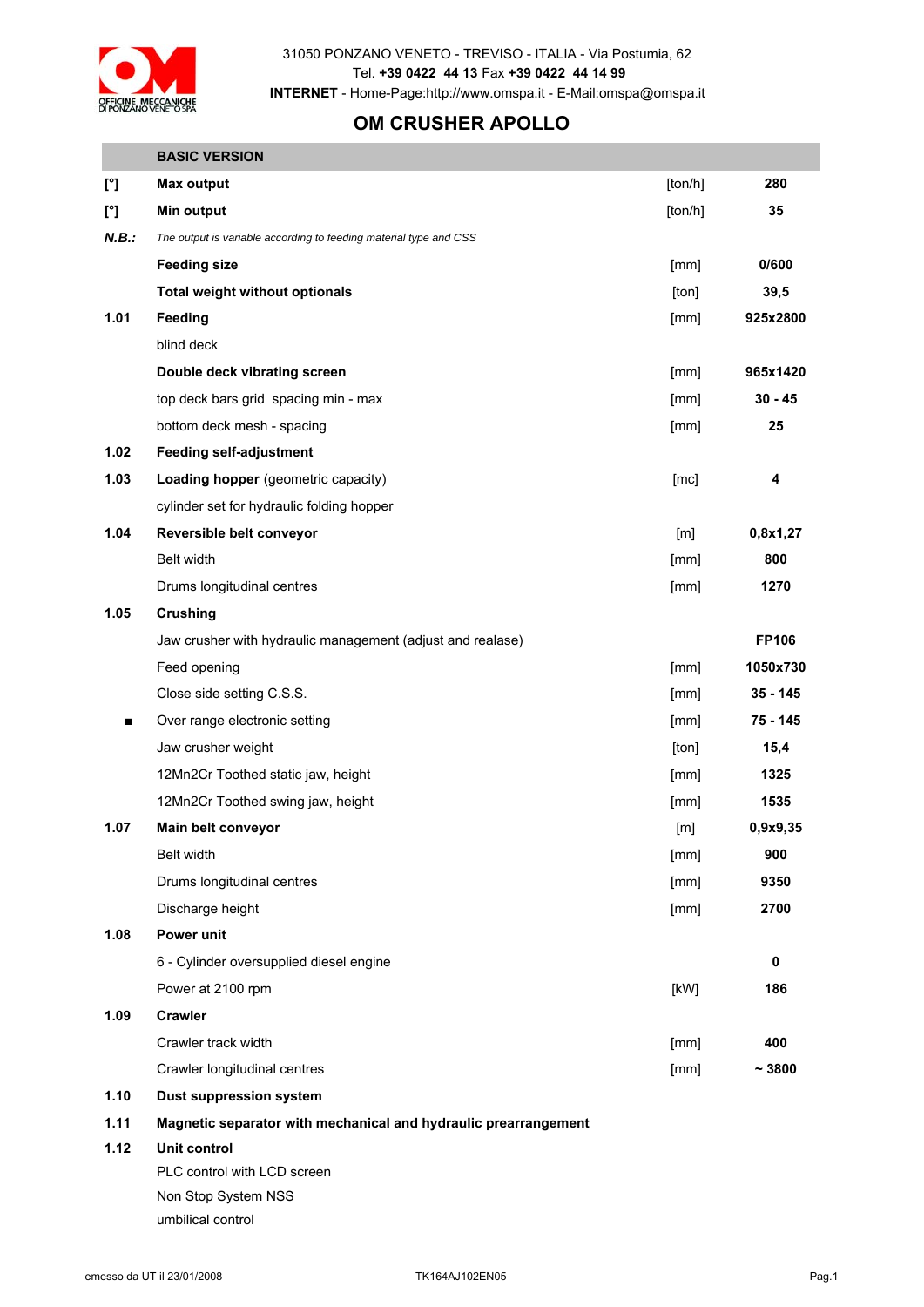

31050 PONZANO VENETO - TREVISO - ITALIA - Via Postumia, 62 Tel. **+39 0422 44 13** Fax **+39 0422 44 14 99 INTERNET** - Home-Page:http://www.omspa.it - E-Mail:omspa@omspa.it

## **OM CRUSHER APOLLO**

## **VARIANTS**

| 4.01   | 12Mn2Cr Flat static jaw                                   |      |           |
|--------|-----------------------------------------------------------|------|-----------|
| 4.03   | <b>Bars grid</b>                                          |      |           |
|        | Opening min - max                                         | [mm] | $20 - 50$ |
|        | Opening min - max                                         | [mm] | $40 - 75$ |
| 4.04   | Punched plate with frame                                  |      |           |
|        | diamond hole - size / thickness                           | [mm] | $40 - 15$ |
|        | diamond hole - size / thickness                           | [mm] | $50 - 15$ |
|        | diamond hole - size / thickness                           | [mm] | $70 - 20$ |
| 4.05   | Anti-clogging wire mesh                                   | [mm] | 30        |
| 4.06   | Folding main belt conveyor with cylinder set              | [m]  | 0,9x10,41 |
|        | Belt width                                                | [mm] | 900       |
|        | Drums longitudinal centres                                | [mm] | 10415     |
|        | Discharge height                                          | [mm] | 3100      |
|        | Overall dimensions with TN 4.06 - transport configuration |      |           |
|        | Length                                                    | [mm] | 13430     |
|        | Width                                                     | [mm] | 2500      |
|        | Height                                                    | [mm] | 3115      |
| $\sim$ |                                                           |      |           |

**4.09 Configuration without magnetic separator**